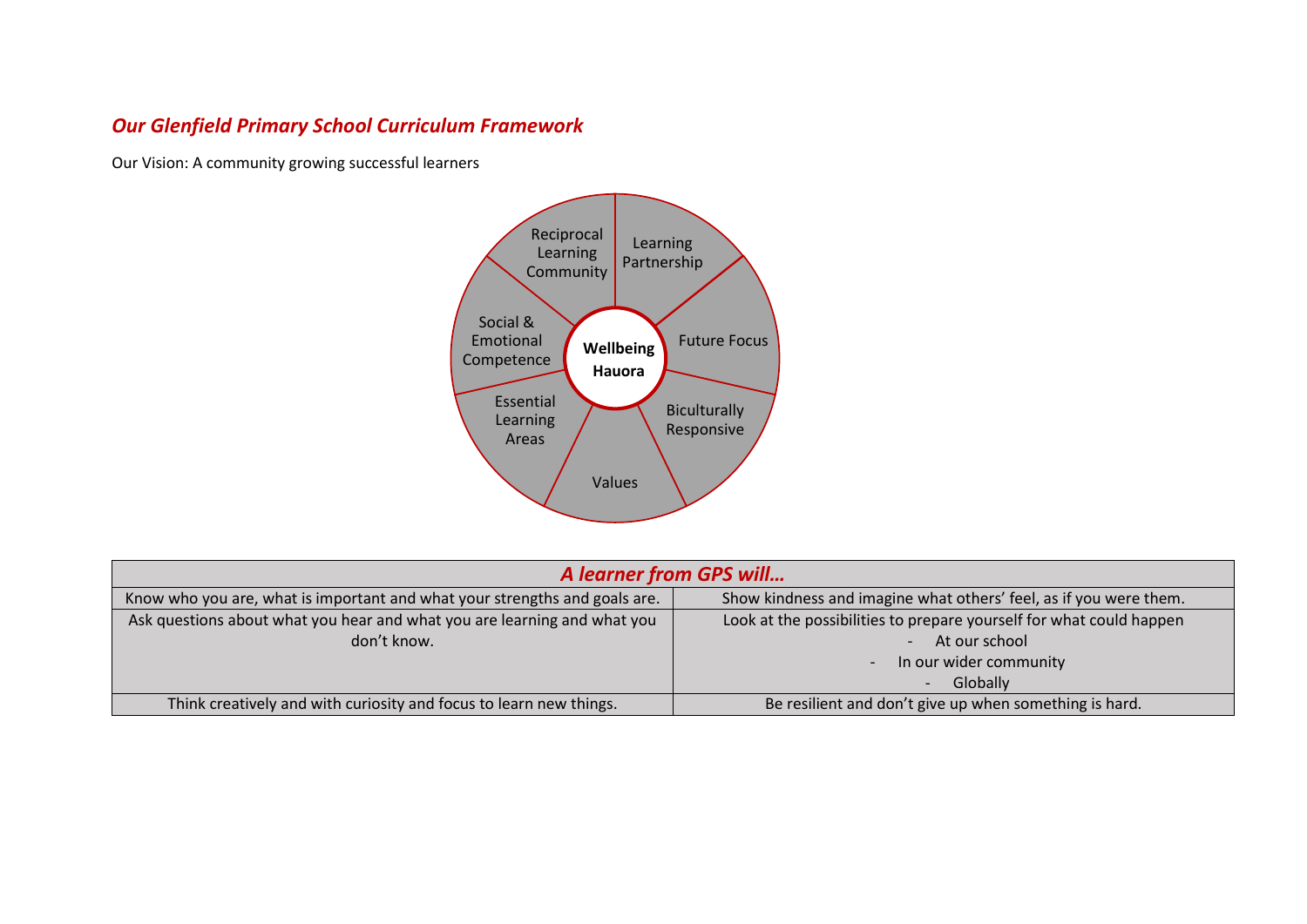| Essential<br>elements                                         | Reciprocal<br>Learning<br>Community                                                                                                                                                                                | Learning Partnership                                                                                                                                                                                                                                                                                                                                                             | <b>Future Focus</b>                                                                                                                                                                                                                                                | Biculturally<br>responsive                                                                                                                                                           | Values                                                                                                    | <b>Essential Learning</b><br>Areas                                                                                                                                                                                                          | Social & Emotional<br>Competence                                                                                                                                                                            |
|---------------------------------------------------------------|--------------------------------------------------------------------------------------------------------------------------------------------------------------------------------------------------------------------|----------------------------------------------------------------------------------------------------------------------------------------------------------------------------------------------------------------------------------------------------------------------------------------------------------------------------------------------------------------------------------|--------------------------------------------------------------------------------------------------------------------------------------------------------------------------------------------------------------------------------------------------------------------|--------------------------------------------------------------------------------------------------------------------------------------------------------------------------------------|-----------------------------------------------------------------------------------------------------------|---------------------------------------------------------------------------------------------------------------------------------------------------------------------------------------------------------------------------------------------|-------------------------------------------------------------------------------------------------------------------------------------------------------------------------------------------------------------|
| Te Reo me ona<br><b>Tikanga</b>                               | <b>Kaupapa</b><br><b>Ako</b><br>Mahi tahi                                                                                                                                                                          | Mahi tahi<br><b>Wananga Ako</b><br>Rangatiratanga<br>Panekiretanga                                                                                                                                                                                                                                                                                                               | <b>Tirohanga</b><br>Whanui<br><b>Te Taiao Ako</b><br><b>Arotahi Whanui</b>                                                                                                                                                                                         | Whanaungatanga<br>Manaakitanaga<br>Whakapapa                                                                                                                                         | Whakapono<br>Whakamaioha                                                                                  | Whakamana                                                                                                                                                                                                                                   | Whanaungatanga<br>Whakatikatika                                                                                                                                                                             |
| Curriculum<br>aspirations                                     | At GPS we value<br>the multicultural<br>diversity and<br>strengths of<br>students, parents,<br>whanau and our<br>wider community<br>in our learning.                                                               | At GPS we ensure all<br>learners have<br>ownership of what<br>we learn, how we<br>learn and when we<br>learn.                                                                                                                                                                                                                                                                    | At GPS we<br>prepare our<br>learners to be<br>inquirers and to<br>be successful in a<br>changing and<br>uncertain world.                                                                                                                                           | At GPS we value<br>the importance of<br>the language,<br>identity and<br>culture of our<br>Māori learners and<br>we support them<br>to engage and<br>achieve success.                | At GPS we<br>believe in and<br>model our shared<br>values in our<br>everyday actions<br>and interactions. | At GPS we<br>empower our<br>learners to<br>question, build,<br>apply and<br>communicate<br>new knowledge<br>and to experience<br>the links between<br>the learning<br>areas.                                                                | At GPS we look after<br>ourselves and each<br>other when we live,<br>learn, work and<br>contribute as active<br>members of our<br>multicultural<br>community.                                               |
| This essential<br>element<br>includes (ideas<br>and concepts) | Community<br>$\bullet$<br>knowledge<br>and strengths<br>Out of school<br>$\bullet$<br>experiences<br>Home-school<br>$\bullet$<br>learning<br>partnerships<br>Common<br>$\bullet$<br>vision<br>Targets<br>$\bullet$ | <b>Excellence and</b><br>$\bullet$<br>acceleration<br>Transference<br>$\bullet$<br>Equitable<br>$\bullet$<br>opportunities<br>Ako/reciprocal<br>$\bullet$<br>Teacher agency<br>$\bullet$<br>and adaptive<br>expertise<br>Intrinsic<br>$\bullet$<br>motivation to<br>learn<br>Innovation<br>$\bullet$<br>Growth mindset<br>$\bullet$<br>Engagement and<br>$\bullet$<br>joyfulness | Inquiry<br>$\bullet$<br>Authentic<br>$\bullet$<br>learning<br>Digital<br>$\bullet$<br>competency<br>Wicked<br>$\bullet$<br>problems<br>Entrepreneur<br>$\bullet$<br>Adaptable<br>$\bullet$<br>Confident<br><b>Risk Taker</b><br>$\bullet$<br>Creative<br>$\bullet$ | Treaty of<br>$\bullet$<br>Waitangi<br>Identity<br>$\bullet$<br>Culture<br>$\bullet$<br>Language Te<br>$\bullet$<br>Reo<br>Tikanga<br>$\bullet$<br>Outcomes for<br>$\bullet$<br>Māori | Our school values<br>Inclusive<br>$\bullet$<br>Respect<br>$\bullet$<br>Responsible<br>$\bullet$           | English<br>The Arts<br>Health and PE<br>$\bullet$<br>Mathematics<br>and Statistics<br>Science<br>$\bullet$<br>Social<br>$\bullet$<br>Sciences<br>Technology<br>$\bullet$<br>(& digital<br>technology)<br>Learning<br>$\bullet$<br>Languages | Resilience<br>$\bullet$<br>Belonging and<br>connecting<br>Achieving<br>Active<br>Nurtured and<br>$\bullet$<br>cared for<br>Safe and secure<br>$\bullet$<br>Communication<br>High self-efficacy<br>$\bullet$ |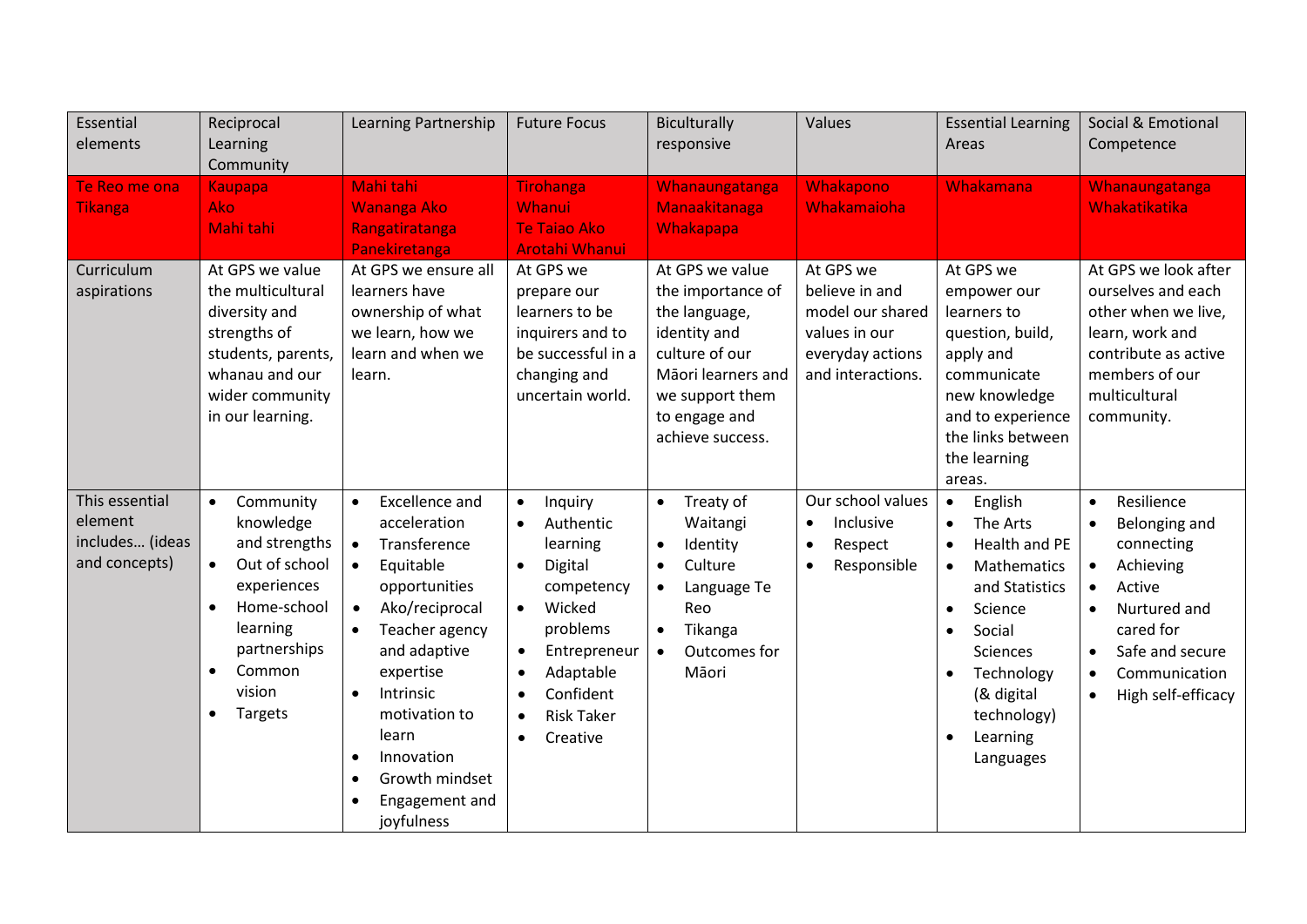| Essential                                                  | Reciprocal                                                                                                                                                                                                                                                                                                                                                                                                                                                                                                                                                                                  | Learning Partnership                                                                                                                                                                      | <b>Future Focus</b>                                                                                                                                                                                                                                                                                                                                                                                                                                               | Biculturally                                                                                                                                 | Values                                                                                                                                                                                                                                                | <b>Essential Learning</b>                                                                                                                                                                | Social & Emotional                                                                                                                                                                                                                                                                                                                       |
|------------------------------------------------------------|---------------------------------------------------------------------------------------------------------------------------------------------------------------------------------------------------------------------------------------------------------------------------------------------------------------------------------------------------------------------------------------------------------------------------------------------------------------------------------------------------------------------------------------------------------------------------------------------|-------------------------------------------------------------------------------------------------------------------------------------------------------------------------------------------|-------------------------------------------------------------------------------------------------------------------------------------------------------------------------------------------------------------------------------------------------------------------------------------------------------------------------------------------------------------------------------------------------------------------------------------------------------------------|----------------------------------------------------------------------------------------------------------------------------------------------|-------------------------------------------------------------------------------------------------------------------------------------------------------------------------------------------------------------------------------------------------------|------------------------------------------------------------------------------------------------------------------------------------------------------------------------------------------|------------------------------------------------------------------------------------------------------------------------------------------------------------------------------------------------------------------------------------------------------------------------------------------------------------------------------------------|
| elements                                                   | Learning                                                                                                                                                                                                                                                                                                                                                                                                                                                                                                                                                                                    |                                                                                                                                                                                           |                                                                                                                                                                                                                                                                                                                                                                                                                                                                   | responsive                                                                                                                                   |                                                                                                                                                                                                                                                       | Areas                                                                                                                                                                                    | Competence                                                                                                                                                                                                                                                                                                                               |
|                                                            | Community                                                                                                                                                                                                                                                                                                                                                                                                                                                                                                                                                                                   |                                                                                                                                                                                           |                                                                                                                                                                                                                                                                                                                                                                                                                                                                   |                                                                                                                                              |                                                                                                                                                                                                                                                       |                                                                                                                                                                                          |                                                                                                                                                                                                                                                                                                                                          |
| This essential<br>element looks<br>like (at our<br>school) | Governance<br>$\bullet$<br><b>EOTC</b><br>$\bullet$<br>Outside and<br>$\bullet$<br>visiting<br>agencies<br>Open door<br>$\bullet$<br>policy<br>Kaipatiki<br>$\bullet$<br>Kāhui Ako<br>Class Dojo<br>$\bullet$<br><b>Newsletters</b><br>$\bullet$<br>and website<br>Community<br>$\bullet$<br>engagement<br>Consultations<br>$\bullet$<br>and surveys<br>Student led<br>$\bullet$<br>conferences<br>and reporting<br>to parents<br>Volunteers<br>$\bullet$<br>Student<br>$\bullet$<br>inquiry<br>outcomes<br>Pasifika<br>$\bullet$<br>Cultural<br>Group<br>Pasifika<br>$\bullet$<br>Learning | The GPS student<br>$\bullet$<br>aspirations<br>Visible Learning<br>$\bullet$<br>Kaipatiki Kāhui<br>$\bullet$<br>Ako<br>Teaching as<br>$\bullet$<br>inquiry<br>Links with ECE<br>$\bullet$ | <b>GROW</b><br>$\bullet$<br>inquiry<br>model<br>PLD<br>$\bullet$<br>Garden to<br>$\bullet$<br>table<br>Visible<br>$\bullet$<br>Learning<br>Enviro school<br>$\bullet$<br>Future-in-<br>$\bullet$<br>tech<br>ICT<br>٠<br>Collaborative<br>$\bullet$<br>and flexible<br>teaching and<br>learning<br><b>Big ideas</b><br>Sustainability<br>$\bullet$<br>Globalisation<br>$\bullet$<br>Citizenship<br>$\bullet$<br>Enterprise<br>$\bullet$<br>Leadership<br>$\bullet$ | Culturally<br>responsive<br>practices<br>Te Reo<br>$\bullet$<br>Tikanga and<br>Kapa haka<br>$\bullet$<br>Enviro School<br>Garden to<br>Table | Our school values<br>Inclusive<br>$\bullet$<br>Respect<br>$\bullet$<br>Responsible<br>PB4L<br>$\bullet$<br>Class Dojo<br>$\bullet$<br>Enviro school<br>Resilience<br>$\bullet$<br>Learning is<br>valued<br>Values are<br>modelled<br><b>KID Power</b> | <b>GROW</b><br>$\bullet$<br>inquiry model<br>Oral language<br>$\bullet$<br>Collaborative<br>$\bullet$<br>and flexible<br>teaching and<br>learning<br>Kaipatiki<br>$\bullet$<br>Kāhui Ako | The GPS student<br>$\bullet$<br>aspirations<br>PB4L<br>$\bullet$<br>Merit<br>$\bullet$<br>certificates<br>Sport<br>$\bullet$<br>Hobby, arts<br>groups, choir<br>Wellbeing<br>$\bullet$<br>courses<br>Incredible Years<br>PLD<br>Travelwise<br>Class Dojo<br>Pasifika Cultural<br>Group<br>Pasifika Learning<br>Group<br><b>KID Power</b> |
|                                                            | Group                                                                                                                                                                                                                                                                                                                                                                                                                                                                                                                                                                                       |                                                                                                                                                                                           |                                                                                                                                                                                                                                                                                                                                                                                                                                                                   |                                                                                                                                              |                                                                                                                                                                                                                                                       |                                                                                                                                                                                          |                                                                                                                                                                                                                                                                                                                                          |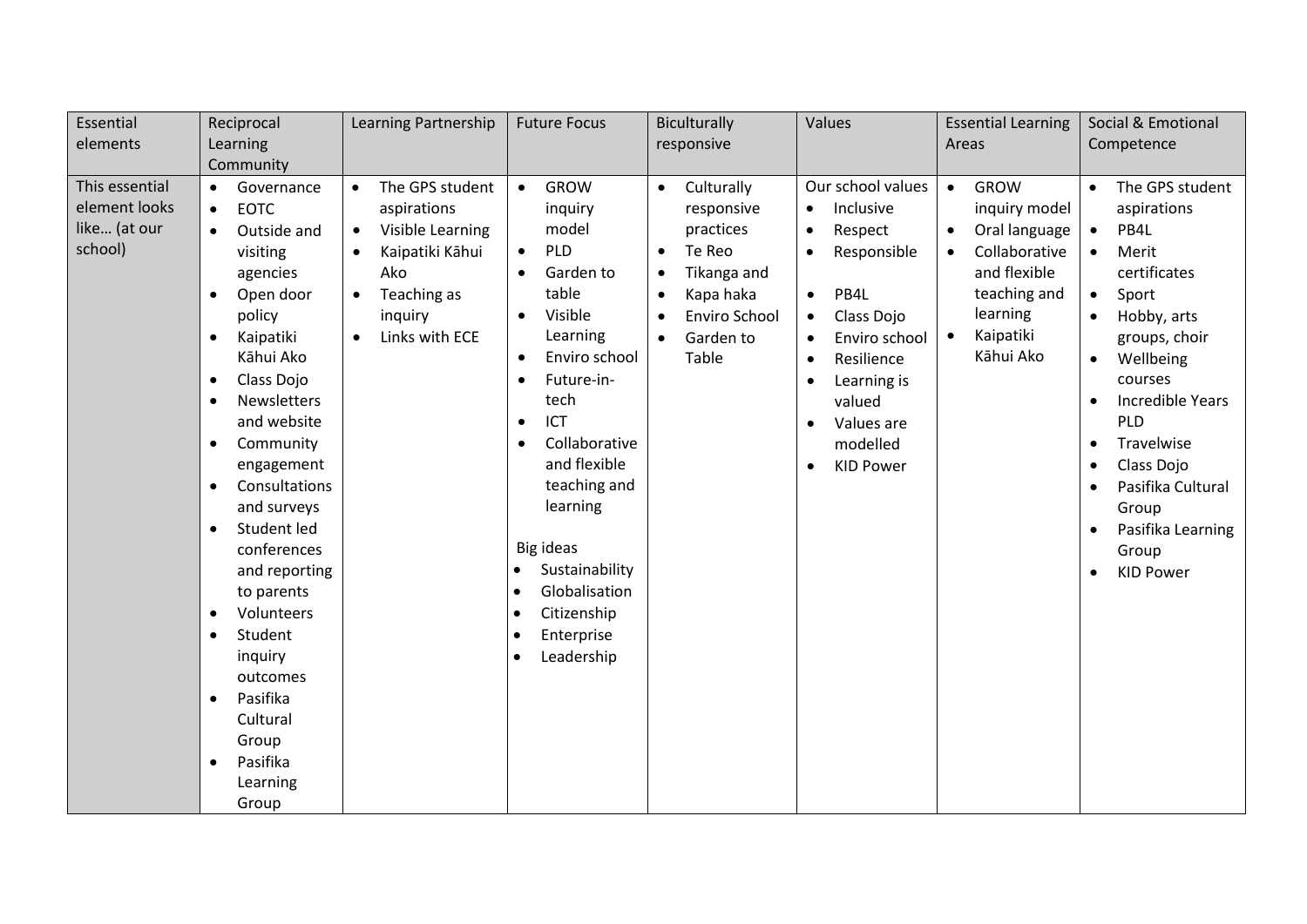## The New Zealand Curriculum

# Our GPS school systems, policies and procedures

Key Competencies

Assessment

Effective pedagogy

### *Supporting documents:*

1. Graduate profile learner aspirations aligned with our curriculum framework elements

| <b>Learner Aspirations</b>                        | Reciprocal | Learning    | <b>Future Focus</b> | Biculturally | Values | Essential             | Social &   |
|---------------------------------------------------|------------|-------------|---------------------|--------------|--------|-----------------------|------------|
|                                                   | Learning   | Partnership |                     | responsive   |        | <b>Learning Areas</b> | Emotional  |
|                                                   | Community  |             |                     |              |        |                       | Competence |
| Know who you are, what is important and what      |            |             |                     |              |        |                       |            |
| your strengths and goals are.                     |            |             |                     |              |        |                       |            |
| Ask questions about what you hear and what        |            |             |                     |              |        |                       |            |
| you are learning and what you don't know.         |            |             |                     |              |        |                       |            |
| Think creatively and with curiosity and focus to  |            |             |                     |              |        |                       |            |
| learn new things.                                 |            |             |                     |              |        |                       |            |
| Show kindness and imagine what others' feel,      |            |             |                     |              |        |                       |            |
| as if you were them.                              |            |             |                     |              |        |                       |            |
| Look at the possibilities to prepare yourself for |            |             |                     |              |        |                       |            |
| what could happen                                 |            |             |                     |              |        |                       |            |
| At our school                                     |            |             |                     |              |        |                       |            |
| In our wider community                            |            |             |                     |              |        |                       |            |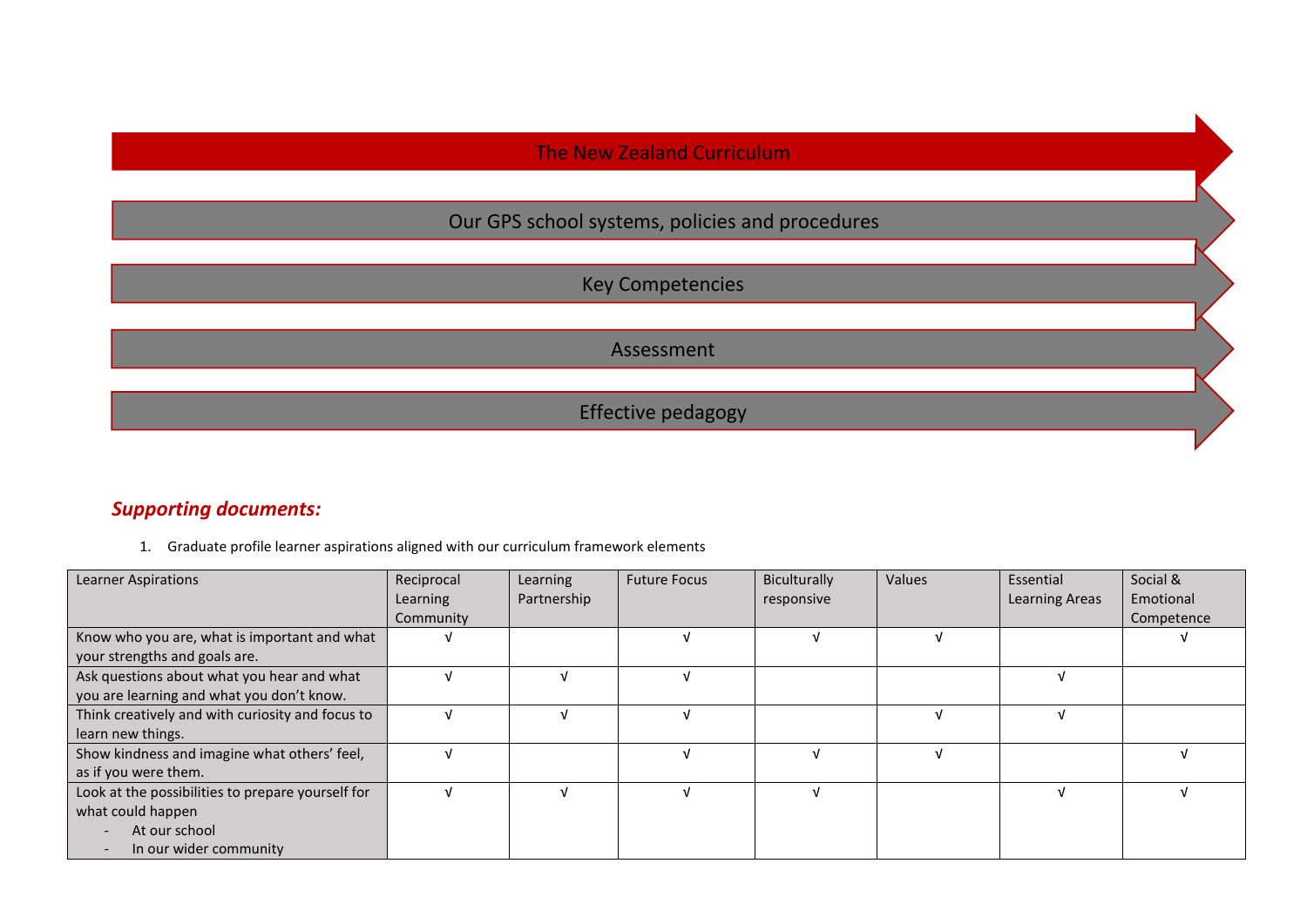| Globally                                      |  |  |  |  |
|-----------------------------------------------|--|--|--|--|
| Be resilient and don't give up when something |  |  |  |  |
| is hard.                                      |  |  |  |  |

2. Alignment between our curriculum framework elements and the NZC Vision/Principles

|                   |                    | Reciprocal<br>Learning<br><b>Community</b>                                                                                                              | <b>Learning</b><br>Partnership                                                                                      | <b>Future Focus</b>                                                                                                      | <b>Biculturally</b><br>responsive                                                                                                                                        | <b>Values</b>                                                                                                | <b>Essential</b><br><b>Learning Areas</b>                                                                                                                                       | Social &<br><b>Emotional</b><br>Competence                                                                                                                          |
|-------------------|--------------------|---------------------------------------------------------------------------------------------------------------------------------------------------------|---------------------------------------------------------------------------------------------------------------------|--------------------------------------------------------------------------------------------------------------------------|--------------------------------------------------------------------------------------------------------------------------------------------------------------------------|--------------------------------------------------------------------------------------------------------------|---------------------------------------------------------------------------------------------------------------------------------------------------------------------------------|---------------------------------------------------------------------------------------------------------------------------------------------------------------------|
|                   |                    | At GPS we value<br>the multicultural<br>diversity and<br>strengths of<br>students,<br>parents, whanau<br>and our wider<br>community in<br>our learning. | At GPS we<br>ensure all<br>learners have<br>ownership of<br>what we learn,<br>how we learn<br>and when we<br>learn. | At GPS we<br>prepare our<br>learners to be<br>inquirers and to<br>be successful in a<br>changing and<br>uncertain world. | At GPS we value<br>the importance<br>of the language,<br>identity and<br>culture of our<br>Māori learners<br>and we support<br>them to engage<br>and achieve<br>success. | At GPS we<br>believe in and<br>model our<br>shared values in<br>our everyday<br>actions and<br>interactions. | At GPS we<br>empower our<br>learners to<br>question, build,<br>apply and<br>communicate<br>new knowledge<br>and to<br>experience the<br>links between<br>the learning<br>areas. | At GPS we look<br>after ourselves<br>and each other<br>when we live,<br>learn, work and<br>contribute as<br>active members<br>of our<br>multicultural<br>community. |
| <b>NZC Vision</b> | Confident          | $\sqrt{ }$                                                                                                                                              | $\sqrt{ }$                                                                                                          | $\sqrt{ }$                                                                                                               | $\sqrt{ }$                                                                                                                                                               | $\sqrt{ }$                                                                                                   | $\sqrt{ }$                                                                                                                                                                      | $\sqrt{V}$                                                                                                                                                          |
|                   | Connected          | $\sqrt{V}$                                                                                                                                              | $\sqrt{ }$                                                                                                          | $\sqrt{ }$                                                                                                               | $\sqrt{ }$<br>$\sqrt{ }$                                                                                                                                                 |                                                                                                              | $\sqrt{ }$                                                                                                                                                                      | $\sqrt{ }$                                                                                                                                                          |
|                   | Actively involved  | $\sqrt{ }$                                                                                                                                              | $\sqrt{V}$                                                                                                          | V                                                                                                                        | $\sqrt{ }$                                                                                                                                                               | $\sqrt{ }$                                                                                                   | $\sqrt{ }$                                                                                                                                                                      | $\sqrt{ }$                                                                                                                                                          |
|                   | Lifelong learners  |                                                                                                                                                         | $\sqrt{V}$                                                                                                          | $\sqrt{ }$                                                                                                               |                                                                                                                                                                          |                                                                                                              | $\sqrt{V}$                                                                                                                                                                      | $\sqrt{ }$                                                                                                                                                          |
| Principles        | High expectations  | $\sqrt{ }$                                                                                                                                              | $\sqrt{ }$                                                                                                          | $\sqrt{ }$                                                                                                               | $\sqrt{ }$                                                                                                                                                               | $\sqrt{ }$                                                                                                   | $\sqrt{V}$                                                                                                                                                                      | $\sqrt{ }$                                                                                                                                                          |
|                   | Treaty of Waitangi | $\sqrt{ }$                                                                                                                                              |                                                                                                                     |                                                                                                                          | $\sqrt{V}$                                                                                                                                                               | $\sqrt{ }$                                                                                                   |                                                                                                                                                                                 | $\sqrt{ }$                                                                                                                                                          |
|                   | Cultural diversity | $\sqrt{V}$                                                                                                                                              |                                                                                                                     |                                                                                                                          |                                                                                                                                                                          | $\sqrt{ }$                                                                                                   |                                                                                                                                                                                 | $\sqrt{ }$                                                                                                                                                          |
|                   | Inclusion          | $\sqrt{ }$                                                                                                                                              |                                                                                                                     |                                                                                                                          | $\sqrt{ }$                                                                                                                                                               | $\sqrt{V}$                                                                                                   |                                                                                                                                                                                 | $\sqrt{ }$                                                                                                                                                          |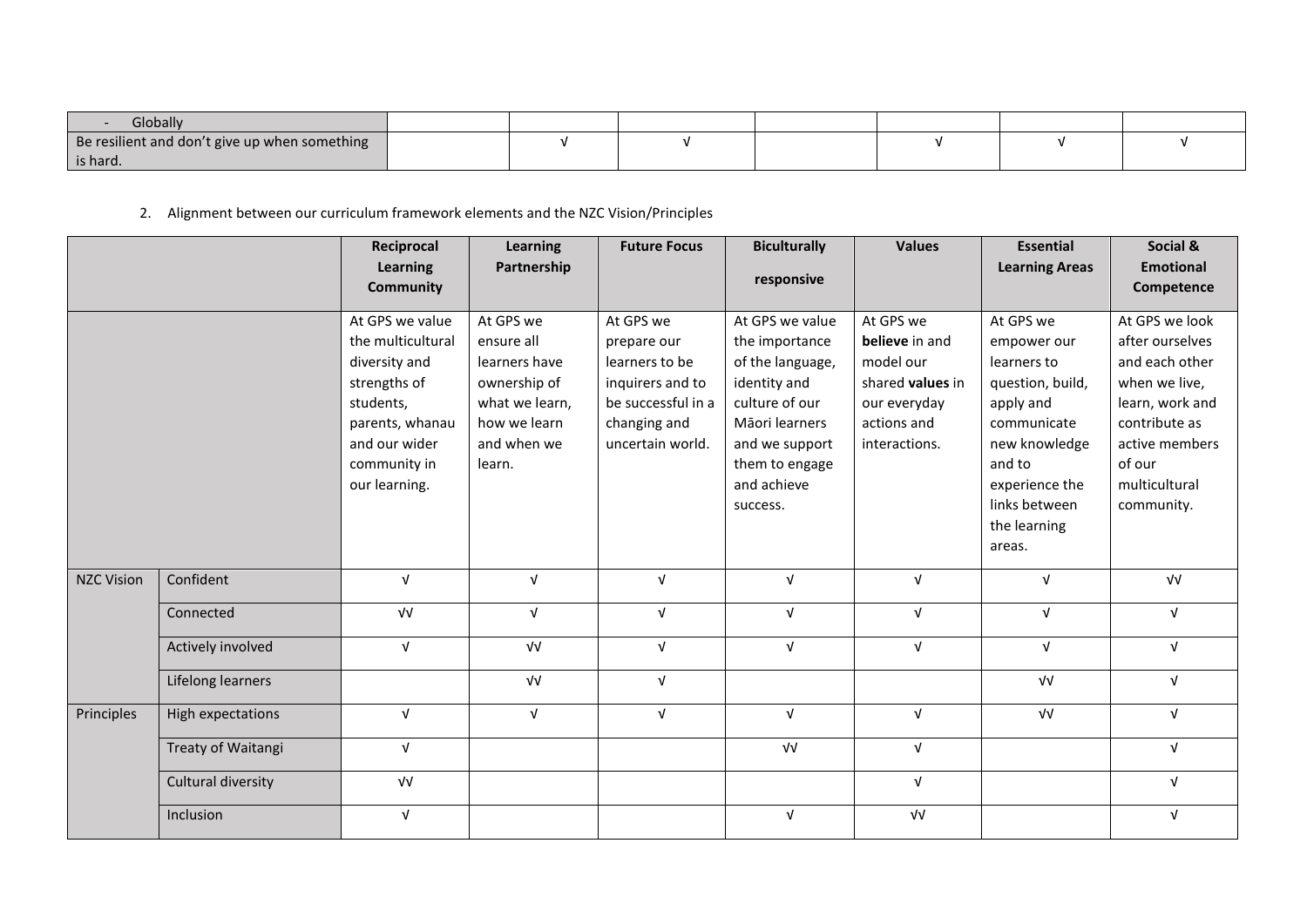| Learning to Learn    |      | νν |    |  |      |  |
|----------------------|------|----|----|--|------|--|
| Community engagement | ึ่ง√ |    |    |  |      |  |
| Coherence            |      |    |    |  | ึ่ง√ |  |
| Future focus         |      |    | ٧V |  |      |  |

3. Alignment between the GPS Learner Profile and the NZC Key Competencies and Values

|                                                                                                                                                                                                                         | <b>NZC Key Competencies</b> |                                                 |                         |                              |                                      | <b>NZC Values</b> |                                          |                  |            |                                       |                              |            |            |
|-------------------------------------------------------------------------------------------------------------------------------------------------------------------------------------------------------------------------|-----------------------------|-------------------------------------------------|-------------------------|------------------------------|--------------------------------------|-------------------|------------------------------------------|------------------|------------|---------------------------------------|------------------------------|------------|------------|
|                                                                                                                                                                                                                         | <b>Thinking</b>             | <b>Using</b><br>language<br>symbols<br>and text | <b>Managing</b><br>self | <b>Relating to</b><br>others | Participating<br>and<br>contributing | <b>Excellence</b> | Innovation,<br>inquiry, and<br>curiosity | <b>Diversity</b> | Equity     | Community<br>and<br>participatio<br>n | Ecological<br>sustainability | Integrity  | Respect    |
| Know who you are, what is<br>important and what your<br>strengths and goals are.                                                                                                                                        |                             |                                                 | $\sqrt{V}$              | V                            | VV                                   |                   |                                          | $\sqrt{V}$       | $\sqrt{ }$ | $\sqrt{ }$                            |                              | $\sqrt{ }$ | $\sqrt{ }$ |
| Show kindness and imagine<br>what others' feel, as if you<br>were them.                                                                                                                                                 |                             |                                                 | $\sqrt{ }$              | $\sqrt{V}$                   | $\sqrt{ }$                           | $\sqrt{ }$        |                                          | $\sqrt{ }$       | $\sqrt{ }$ |                                       |                              | $\sqrt{V}$ | $\sqrt{V}$ |
| Ask questions about what<br>you hear and what you are<br>learning and what you don't<br>know.                                                                                                                           | $\sqrt{V}$                  | $\sqrt{ }$                                      | $\sqrt{ }$              | $\sqrt{ }$                   | $\sqrt{ }$                           | $\sqrt{ }$        | $\sqrt{V}$                               |                  | $\sqrt{ }$ |                                       | $\sqrt{ }$                   | $\sqrt{ }$ |            |
| Look at the possibilities to<br>prepare yourself for what<br>could happen<br>at our school<br>$\overline{\phantom{a}}$<br>in our wider<br>$\overline{\phantom{a}}$<br>community<br>globally<br>$\overline{\phantom{a}}$ | $\sqrt{V}$                  | $\sqrt{ }$                                      | $\sqrt{ }$              | $\sqrt{ }$                   | $\sqrt{ }$                           | $\sqrt{ }$        | $\sqrt{ }$                               | $\sqrt{ }$       | $\sqrt{ }$ | VV                                    | $\sqrt{V}$                   |            | $\sqrt{ }$ |